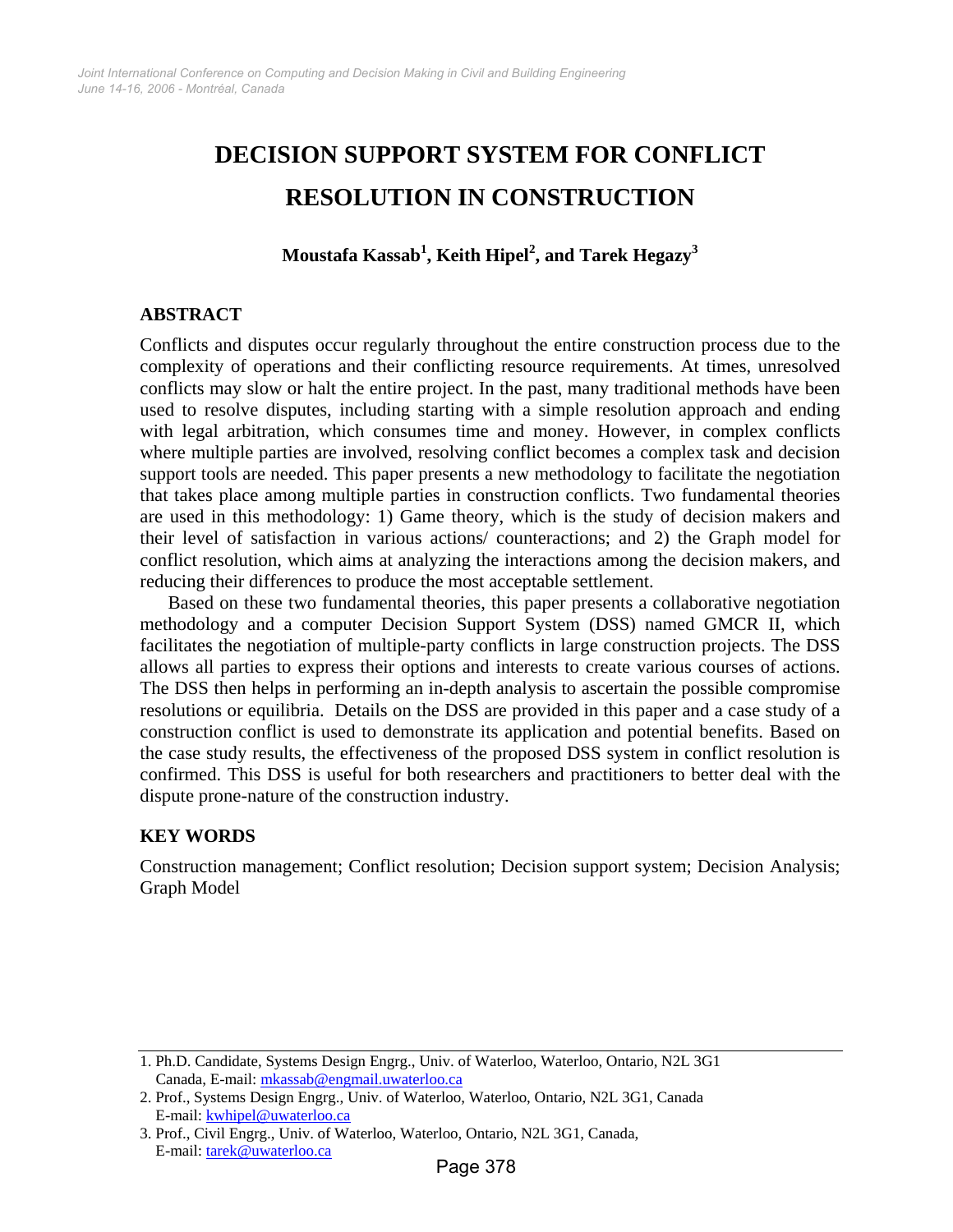## **INTRODUCTION**

Resolving construction disputes through negotiation is necessary in today's constantly shifting business environment, where multiple parties have conflicting interests. Although construction has moved towards partnering arrangements in recent years, the number of construction claims continues to rise. In the past few years, for example, the number of claims submitted to the American Arbitration Association (AAA) reached almost 25% of the 1.7 millions claims over the past 74 years (AAA 2000). Considering the large damages that result from construction conflicts due to delays, cost overruns, and decreasing productivity, the construction industry needs to develop and employ new decision support technologies for resolving construction conflicts.

With the demand on negotiation and decision making skills continually increasing, particularly for engineers and project managers, many researchers have studied the reasons for construction claims and disputes. A survey by Semple et al. (1994) reported that the most common causes of claims are scope changes, weather, and restricted site access.

The main types of formal dispute resolution often employed in the construction industry are shown in Figure 1 (Kassab et al. 2006). The top six procedures are preferred over the litigation process since they are considered fast, friendly, and private. Litigation, on the other hand, represents the highest level of escalation, and is costly and time consuming (Panagiotis and Howell 2001). To support the decision process, various analytical tools have been used in the literature (Thiessen and Loucks 1992). For multiple-objective decision making, common tools include the Analytical Hierarchy Process (Saaty 1980) and the Multi-Attribute Utility Theory (Keeney and Raiffa 1976).



Figure 1: Dispute Resolution in Construction

Decision analysis tools are beneficial in evaluating and comparing alternative decisions made by a single party according to multiple criteria, and then ranking the alternatives from most to least preferred. Multiple-party conflicts, however, are more complex, and involve a series of actions and counter actions by participants and not just one final decision. For this type of problem, game theory methods are the most applicable. They furnish practical tools to analyze conflicts and provide an alternative methodology for resolving conflicts in many domains such as economics, engineering, and politics (Fang et al. 1993).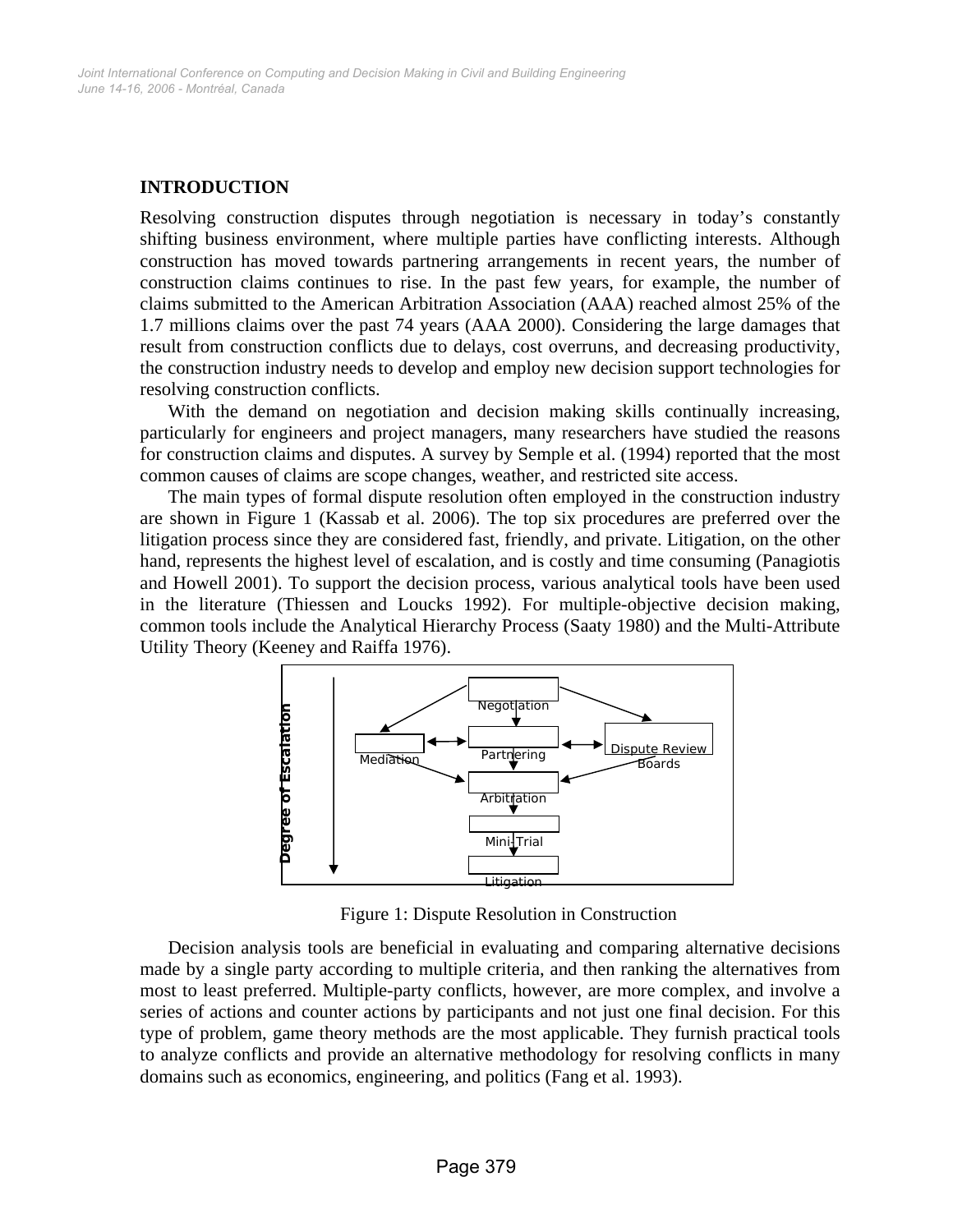The objective of this paper is to introduce the graph model for conflict resolution (Fang et al. 1993) as an effective tool for investigating and resolving construction conflicts. A decision support tool called GMCR II is then introduced and applied to a dispute between the owner and the general contractor of a construction project. The analytical results closely predict the decisions that actually took place during the negotiation process and provide valuable insights about the strategic characteristics of the dispute.

#### **CONFLICT RESOLUTION USING THE GRAPH MODEL**

The graph model for conflict resolution uses mathematical logic and set theory to describe conflict situations in a graphical form (Hipel et al. 2002). Fang et al. (1993) provide background material on the graph model for conflict resolution. The basis of conflict analysis and resolution can be found in the book by Fraser and Hipel (1984).

#### **ANALYSIS OF A TYPICAL CONFLICT SITUATION**

Within the graph model paradigm, any conflict involves decision makers (DMs), their options, and their preferences. For simplicity, the graph model for conflict resolution is explained using the well-known "Prisoner's Dilemma" dispute (Axelrod 1984). This simple problem has been extensively studied to gain insights into human behavior in conflict situations (Fraser and Hipel 1984). This conflict also closely matches the behavior of decision makers in construction conflicts.

In his conflict, two individuals suspected of being partners in a crime are arrested and placed in separate cells so that they cannot communicate with one another. The district attorney does not have sufficient evidence to convict them for the crime. Consequently, to obtain a confession, the attorney presents each suspect with the following offers:

- 1. If one of them cooperates (C) with his partner (i.e., not confess) and the other does not cooperate (D) (i.e., confess), the one who cooperates receives a stiff 10-year sentence while the other one can go free for proving that they committed the crime.
- 2. If both prisoners do not cooperate with each other (i.e., both confess), both receive reduced sentences of 5 years.
- 3. If both cooperate by keeping silent, each receives a lesser charge of carrying a concealed weapon, leading to one year incarceration in prison.

In this conflict, each of the two DMs has two strategies, and as such, a total of four scenarios or decision states exist. A normal form representation of these four decision states (CC, CD, DC, DD) is shown on the left hand side of Figure 2. Notice in this matrix that DM 1, controls the row strategies while DM 2 controls the column strategies. When each DM selects a strategy, an outcome or state is formed, which is represented by a double letters inside each cell in that matrix, where the letter on the left and right hand reflects the strategies of DM 1 and DM 2, respectively. For example, the state CD or state number 2 represents the case in which DM 1 cooperates and DM 2 does not cooperate.

To represent this conflict using the graph model, the choices available to each DM are drawn using nodes and arcs as shown in the middle of Figure 2. For DM 1, his ability to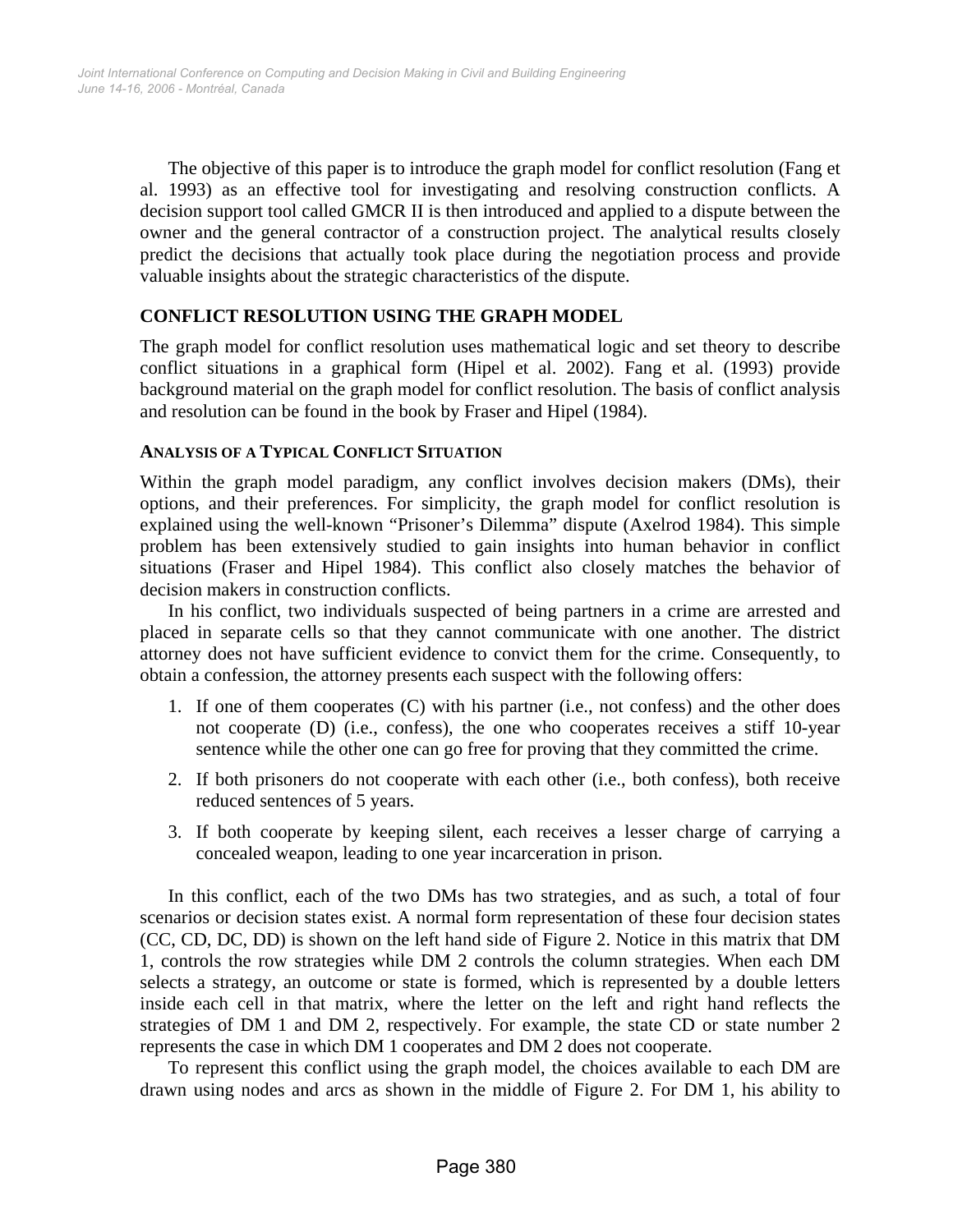change his decision from state 1 (CC) to state 3 (DC) or vice versa is shown by the arcs connecting nodes 1 and 3 (nodes represent decision states). Similarly, the ability of DM 1 to move between decision states 2 and 4 is shown by the arcs connecting nodes 2 and 4. Analogously, the second DM's choices are drawn as shown in the figure.

Below the graph in Figure 2 is the relative preference of each state for the corresponding DM where a higher number means more preferred. Hence, notice in Figure 2 that the most preferred state for DM 1 is state 3 or DC which is assigned a relative preference number of 4. At state 3 or DC, DM 1 is not cooperating (D) while DM 2 is cooperating (C) and thereby not confessing. For DM 2, the most preferred state is state 2 or CD while the least preferred state is state 3 or DC. By cooperating with one another, state 1 or CC can be jointly achieved and each DM does reasonably well. If the DMs do not cooperate, each DM attempts do as well as possible on his or her own and, hence, state 4 or DD is reached in which the DMs do not fare as well as at state CC.



Figure 2: Graph Presentation of Prisoner's Dilemma

Because of the forgoing reasons, Prisoner's Dilemma constitutes a generic conflict for explaining how cooperation can or cannot be brought about in a dispute. For the construction industry, this dispute has widespread implications in dealings between a Contractor and an Owner. In reality, real-world conflict is more complicated than Prisoner's Dilemma as illustrated by the conflict examined later in this article.

Once the model is graphically represented, the conflict analysis continues by analyzing, for each DM, the stability of the decision states with respect to the solution concepts in Table 1, which represent different types of strategic thinking by DMs in conflict situations. The different solution concepts imply different levels of foresight (ability of a DM to consider possible moves that can take place in the future). A DM with high foresight thinks further ahead. In Table 1, the level of the foresight increases from low at the top (Nash: R) to highest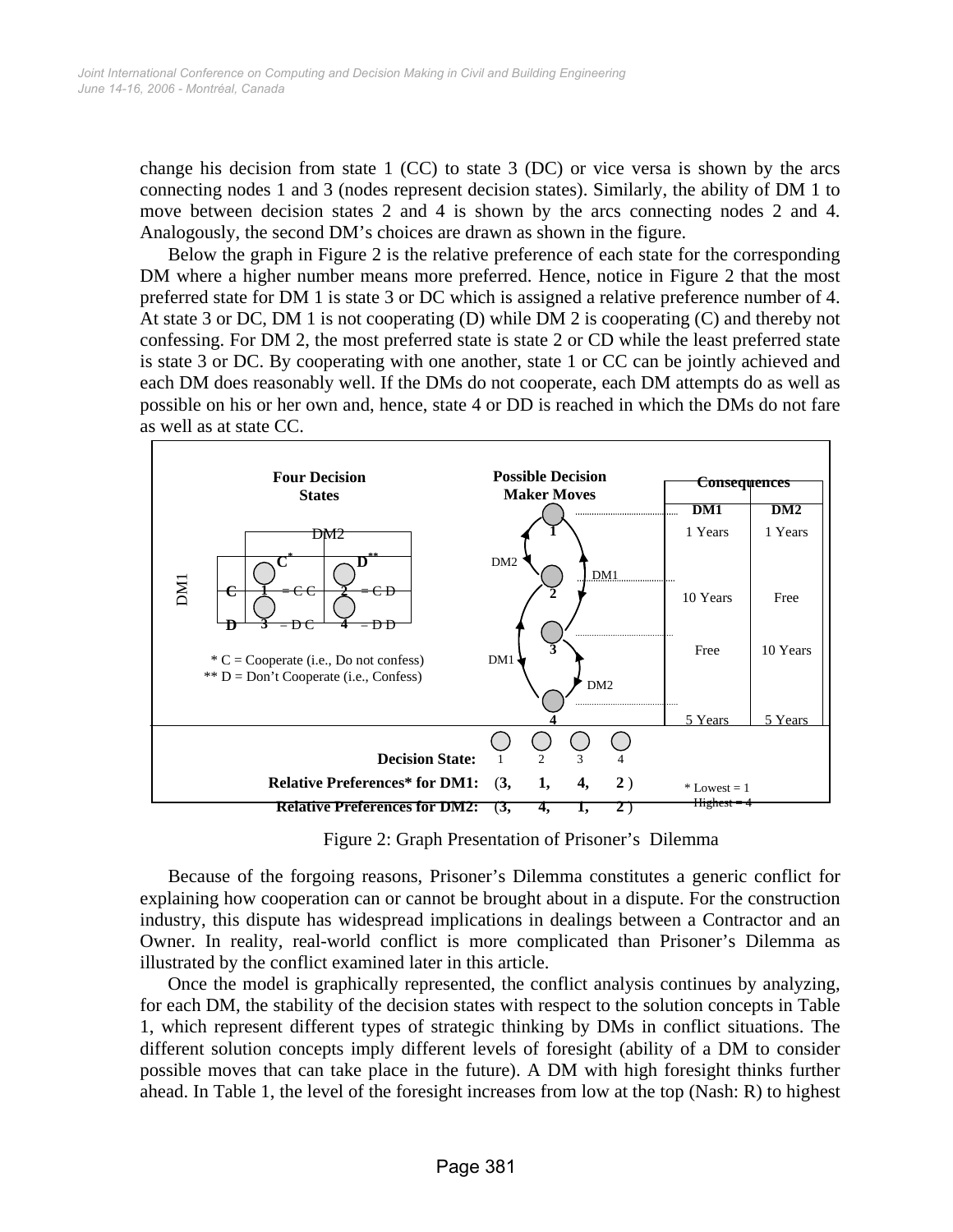at SMR and moderate forsight at GMR and SEQ. Some solution concepts, such as Nash (R) and sequential stability (SEQ), never allow disimprovements. Others, such as general metarationality (GMR) and symmetric metrationality (SMR) permit strategic disimprovements by opponents only. Different solution concepts also imply different levels of preference knowledge. Under R, GMR and SMR, for example, a DM needs only to know its own preferences. On the other hand, under the solution concept SEQ, a DM must know the preference information for all DMs. Finally, the solution concepts in Table 1 are commonly used and easier to implement.

|                                 | <b>Table 1: Main Stability Concepts</b>                                                                                                                                                               |  |  |  |  |  |  |
|---------------------------------|-------------------------------------------------------------------------------------------------------------------------------------------------------------------------------------------------------|--|--|--|--|--|--|
| <b>Stability Concept</b>        | <b>Descriptions</b>                                                                                                                                                                                   |  |  |  |  |  |  |
| Nash Stability (R)              | Moving to a different state brings no benefit to the DM.                                                                                                                                              |  |  |  |  |  |  |
| General Metarationality (GMR)   | Moving to a more preferred state may trigger opponent counteraction with less benefit<br>to the focal DM.                                                                                             |  |  |  |  |  |  |
| Symmetric Metarationality (SMR) | Moving to a more preferred state may trigger opponent counteraction to harm the DM<br>even if the counteraction is self-harmful to the opponent. The focal DM's has the<br>chance to counter-respond. |  |  |  |  |  |  |
| Sequential Stability (SEO)      | Moving to a more preferred state may trigger opponent counteraction to improve the<br>opponent's benefits where self harmful counteractions are not considered.                                       |  |  |  |  |  |  |

In a stability analysis, if a certain decision state is found to be stable, for all of the DMs, with respect to one solution concept (e.g., Nash), then this decision state is in "equilibrium" for that concept (e.g., Nash Equilibrium). The final solution to the conflict may be the decision state that achieves equilibrium for most of the solution concepts. The mathematical formulations for the solution concepts in Table 1 are provided by Kassab et al. (2006).

## **SOLUTION STABILITY**

Using the graph model, the game at hand is represented as shown in Figure 2. DM 1 can change his / her decision, and thereby, move the conflict between state 1 (CC) and state 3 (DC), or between state 2 (CD) and state 4 (DD). DM 2, on the other hand, can exercise his strategy selection to move the game between states 1 (CC) and 2 (CD), or between state 3 (DC) and state 4 (DD). Given these possible moves, the manual calculations of the different stability concepts are as follows:

**1. Nash stability**: A state is Nash stable for DM i, iff (if and only if) he/ she cannot unilaterally move to a more preferred state (Nash 1950, 1951). For example, state 3 (DC) in Figure 2 is Nash stable for DM 1 because this DM cannot unilaterally improve from this position. On the other hand, state 1 (CC) is unstable for DM 1 because he can move to state 3, which is more preferred for DM 1. Checking all the states for Nash stability, with respect to both DM 1 and DM 2 reveals that decision state 4 is Nash equilibrium because neither DM has a unilateral improvement away from state 4.

**2. General Metarationality:** In general metarationality (GMR) (Howard 1971), a DM examines all counteractions by his opponent. An example is when DM 1 moves from state 1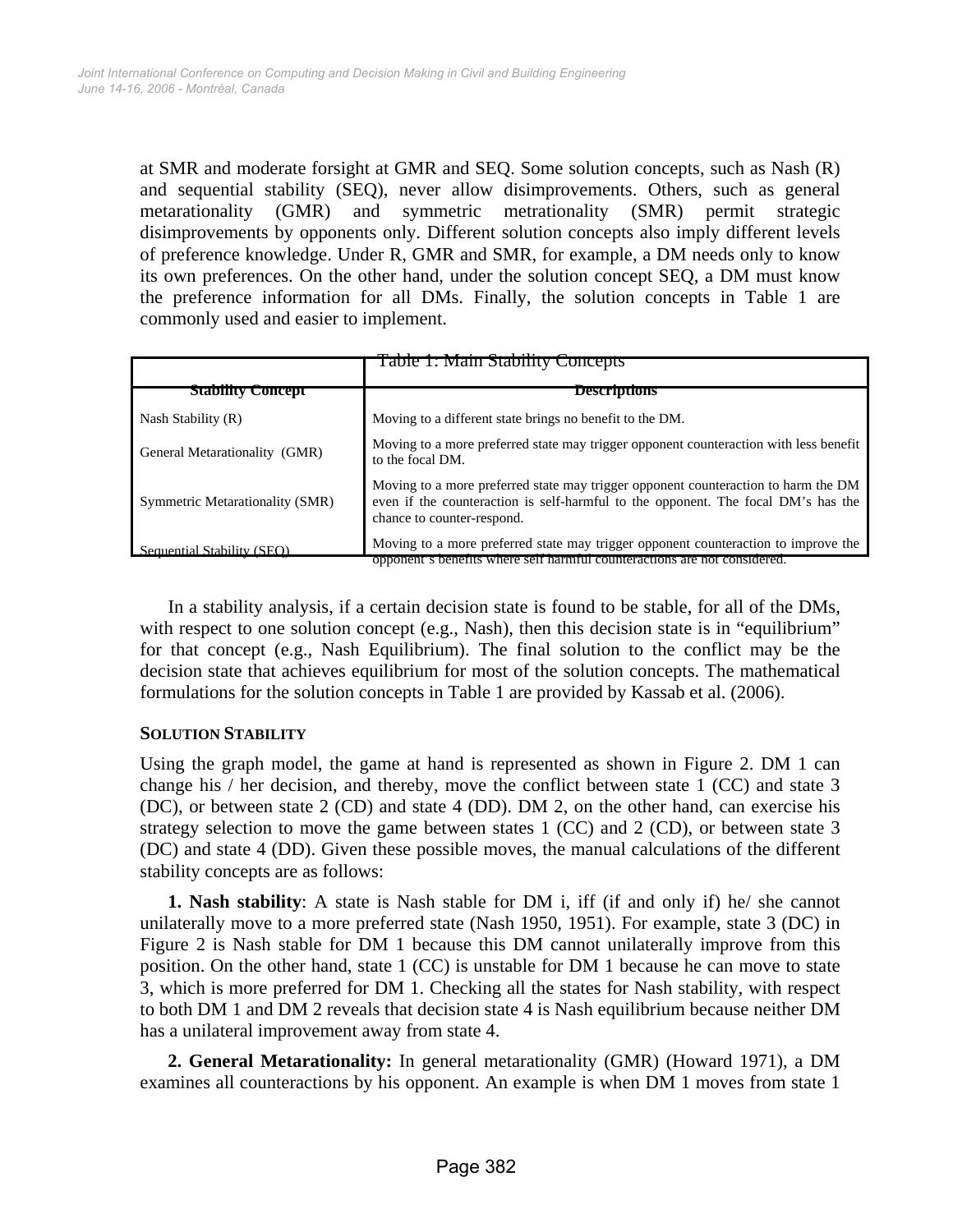to state 3 to improve his position (from a preference of 3 to 4). But, by examining the counteraction of DM 2, one can see that DM 2 can move from state 3 to state 4, which is less preferred by DM 1 than state 1. As such, state 1 is GMR stable for DM 1. Similarly, checking all the states shows that states 3 and 4 constitute GMR equilibria. Note that if a state is Nash stable for a given DM, by definition it is also GMR, SMR and SEQ.

**3. Symmetric Metarationality (SMR):** In symmetric metarationality (SMR) (Howard 1971), a DM checks not only the counteractions of his opponent, but also, his response to these counteractions. For example, when DM 1 moves from state 1 to state 3, the counteraction of DM 2 can be to move from state 3 to state 4. Notice that state 4 is less preferred to state 1 by DM 1. Hence, DM 1 may try to escape from this sanction by moving from state 4 to state 2. Comparing the initial state (state 1) and the final state (state 2), results in DM 1 gaining no improvement. It can be shown that state 1 is also SMR stable for DM 2 and hence is an SMR equilibrium, along with state 4. It should be noted that in an SMR stability analysis, the leading DM should consider that his opponent might harm himself for the purpose of forcing the leading DM to a worse position.

**4. Sequential stability:** Sequential stability (SEQ) (Fraser and Hipel 1984) is similar to GMR, but only considers the opponent's beneficial moves (i.e., intention to harm the other party even by harming himself is not used). Consider the stability of state 1 for DM 1 who has a unilateral improvement to state 3. Subsequently, DM 2 has a unilateral improvement from state 3 to state 4, which is less preferred to state 1 by DM 1. Hence, state 1 is SEQ stable for DM 1. Because state 1 is also SEQ stable for DM 2, it forms an SEQ equilibrium. Finally, since state 4 is Nash stable for both DMs it is also an SEQ equilibrium.

Based on this stability analysis, it can be seen that only states 1 and 4 are possible equilibria or compromise resolutions. To achieve state 1 or CC, the cooperative equilibrium, both DMs must cooperate with one another to jointly cause the conflict to move from state 4 or DD to state 1 or CC which is more preferred by each of them.

#### **GMCR II DECISION SUPPORT SYSTEM**

The decision support system GMCR II (Hipel et al. 1997, 2002; Fang et al. 2003a, b) implements the graph model for conflict resolution within a Microsoft Windows environment, and does not require a conflict specialist or unusual hardware or software support. The structure of GMCR II is illustrated in Figure 3 and consists of a modeling subsystem, an analysis engine, and an output data subsystem.

Friendly prompts invite the user to input information such as the DMs and options, feasible states, allowable state transitions and preferences via the user interface to the modeling subsystem. Subsequently, GMCR II processes the input data and automatically produces a calibrated graph model to be used in the analysis of the conflict. The analysis engine determines the stability of each state for every DM to determine stable states and equilibria for all the solution concepts listed in Table 1. Finally, stored stability results can be easily retrieved using the output data subsystem, which controls every aspect of the display. The use of GMCR II with a construction conflict is illustrated next.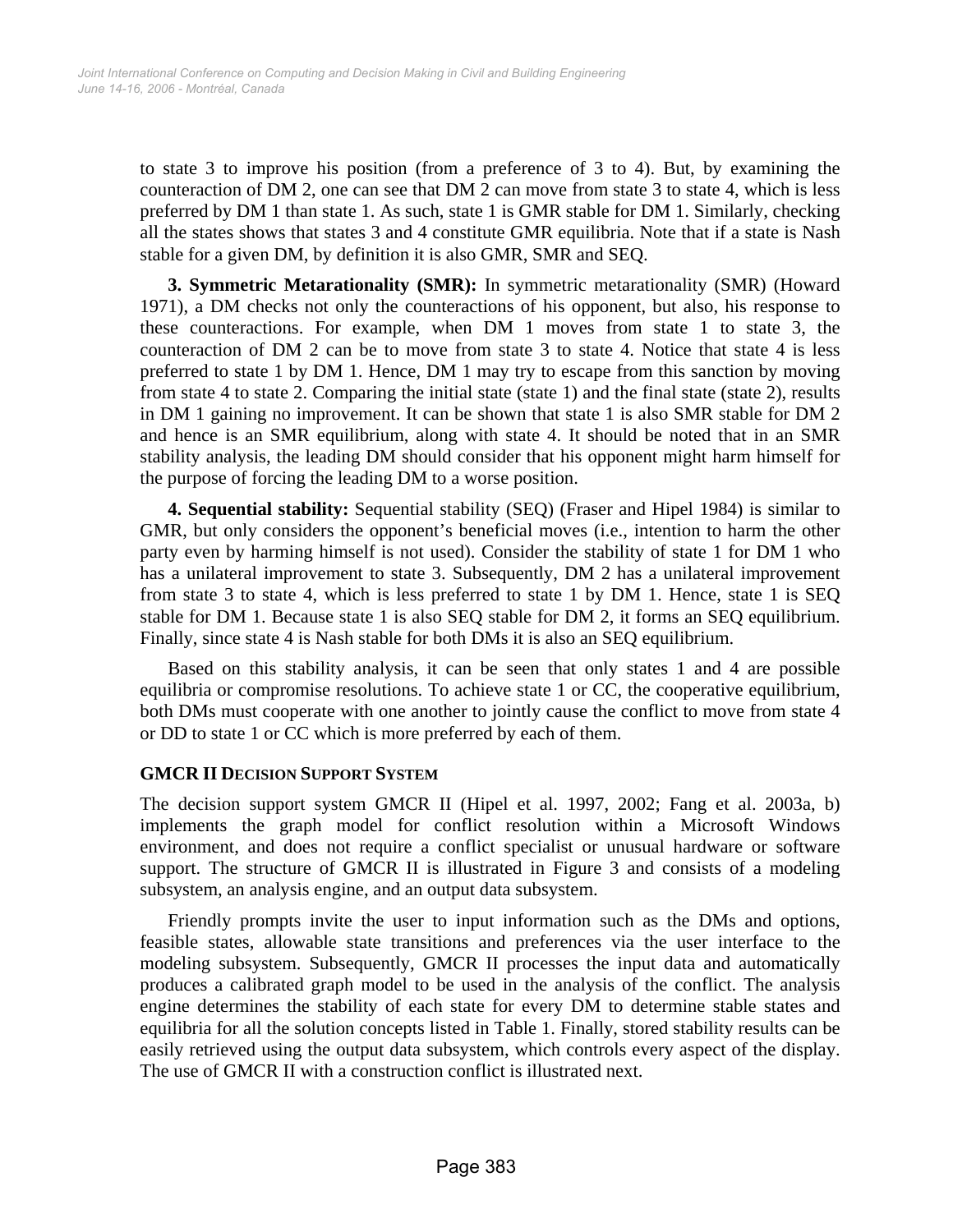*June 14-16, 2006 - Montréal, Canada Joint International Conference on Computing and Decision Making in Civil and Building Engineering*



Figure 3**:** The Structure of GMCR II

#### **CONSTRUCTION CASE STUDY**

To demonstrate the value of the graph model for conflict resolution in the construction industry, an actual dispute is considered. The conflict arose in a building project in Ontario, Canada, between an Owner and a mid-sized Contractor, where names have been omitted for confidentiality. The total value of the project was \$6 million, and the Contractor was awarded the job by being the lowest bidder. The Contractor started mobilizing resources and construction immediately after signing the contract. Later, when the job was almost 12% complete, a memo from the consulting office was sent to the Contractor questioning the delay in the submission of a shop drawing for a certain item. At that time, the Contractor discovered that he omitted a \$450,000 item in his bid (almost 7.5% of the total contract value). Because of the tight market and high competition, the Contractor did not include any profit margin. The Contractor realized that his company would go bankrupt unless the Owner agreed to include the missing item. His main arguments were that the bid documents were not clear, bidding time was short, and many addenda were issued during bidding. While he officially rejected the Contractor's request, the Owner's need for a speedy completion of construction put some constraints on his negotiation options. The owner did not prefer to extend the negotiation time, take legal action, or assign a new contractor. The Contractor, on the other hand, threatened to declare bankruptcy but preferred a way to complete the work.

The construction conflict was formally modeled using GMCR II. The program accepts as input any number of DMs, each having any number of options. A given DM may represent an individual person, a group of people, or an organization. Two DMs were specified for the current construction conflict: the Owner and the Contractor. The Owner's basic options were as follows: full payment of additional cost to the contractor (Full), partial payment (Partial), acquire a new contractor (New), or take legal action (Legal). The Contractor, on the other hand, had the following options: continue the job without extra payment (Continue); accept partial payment from the Owner (Accept); or declare bankruptcy (Bankruptcy). Based on the DMs entered, Figure 4 shows the list of the feasible decision states generated by GMCR II.

Each decision state (or scenario) in Figure 4 is represented by a set of yes (Y) and/or no (N) values associated with each decision option. For example, state 7, represents the case at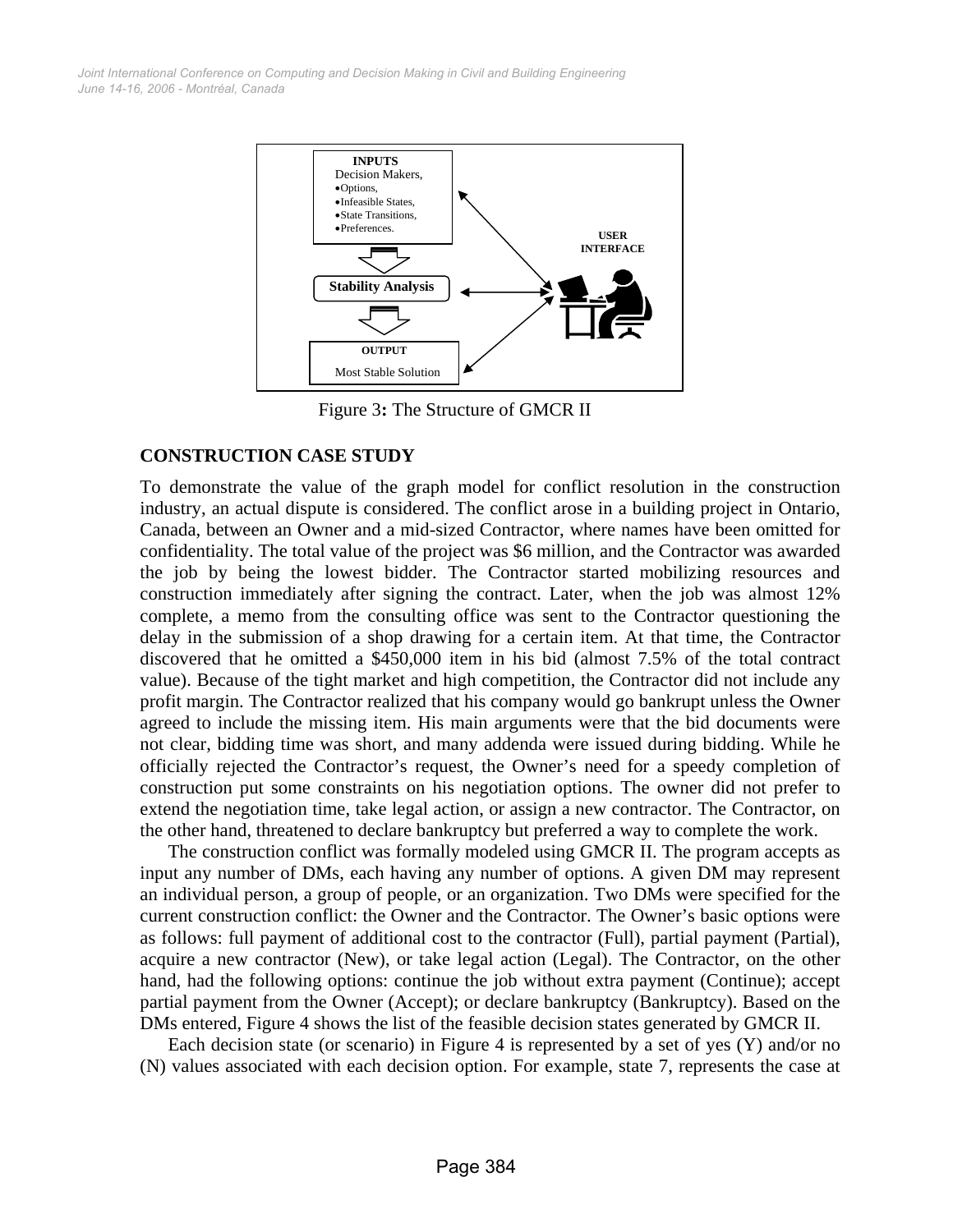which the Owner will consider suing the Contractor (as denoted by "Y" opposite to the legal option) and the contractor will be forced to complete the job as per a court order (denoted by "Y" opposite to continuing the work). It should be noted that the Status Quo (State 1) is represented by a "NO" associated with each decision option.

A conflict having k options contains a total of  $2<sup>k</sup>$  mathematically possible states. In the present case study, there are a total of 7 options across the two DMs, which leads to a total of  $2<sup>7</sup>=128$  possible scenarios or states. Given the large number of possible states and the complexity associated with choosing the strategically feasible states, GMCR II gives the user the ability to eliminate infeasible states. The DSS has various approaches to identify infeasible states. For example, selecting the "Mutually Exclusive Options" approach enables the user to specify the states that must be eliminated because they involve options that could not exist together. For example, it is unrealistic for the Contractor to declare bankruptcy as a response to the Owner's decision to offer the Contractor full payment. Following the elimination process, 114 out of the 128 decision states were removed, leaving only the 14 feasible states shown in Figure 4.

An important step in conflict analysis is to specify each DM's preferences among the feasible states. When employing GMCR II, for each DM, the user has to enter preference information that will guide the program in ranking the decision states. Based upon these inputs, GMCR II constructs a ranking of the states through either weighting or option prioritization. Based on these preferences, GMCR II ranked the states according to the Owner and Contractor's prioritized preference statements as indicated in Figure 4. Kassbb et al. (2006) provide a detailed explanation of the preferences for each DM.

| <b>DMs</b>        | <b>Options</b> | 9<br> | 6        | 5 | 14          | 3            | 10 | 12 |   |   | 11 | 8            | 13           | 4 |
|-------------------|----------------|-------|----------|---|-------------|--------------|----|----|---|---|----|--------------|--------------|---|
| <b>D</b> Owner    | 1. Full        |       | N        | N | N           | N            | N  | N  | N | N | N  | N            | N            | N |
|                   | 2. Partial     |       | N        | N | N           | $\mathbf{Y}$ | N  | Y  | N | N | N  | N            | N            | N |
|                   | $3.$ New       | N     | N        | N | N           | N            | N  | N  | N | N | N  | N            | $\mathbf{v}$ |   |
|                   | 4. Legal       | N     | <b>N</b> | v |             | N            | Y  | N  | N | Y | N  | N            | N            | N |
| <b>Contractor</b> | 5. Continue    | N     |          | N | $\mathbf N$ | N            | N  | N  | N | Y | N  | N            | N            | N |
|                   | 6. Accept      |       | N        | N | $\mathbf N$ | N            | Y  | N  | N | N | N  | $\checkmark$ | N            | N |
|                   | 7. Bankrupcy   | N     | ΙN       | N |             | N            | N  | v  | N | N | v  | N            | Y            | N |
|                   |                |       |          |   |             |              |    |    |   |   |    |              |              |   |
|                   |                |       |          |   |             |              |    |    |   |   |    |              |              |   |

Figure 4: Decision Makers, Decision Options, and Feasible Decision States (Sorted)

Once the conflict model was developed, an exhaustive stability analysis was conducted. GMCR II calculates the stability of each feasible state for every DM with respect to all the solution concepts in Table 1. When a given state is stable for all DMs according to a given stability concept, it is deemed to be an equilibrium or compromise resolution since no DM has an incentive to move away from it (Hiple et al. 1997).

Based on the stability analysis, Figure 5 shows the states that are in equilibrium (equilibria). The two most stable states are states 9, and 14, since they are stable according to all the solution concepts. This result means that if the conflict were to arrive at one of these states, it would stay there since it would be in equilibrium. In state 9, the Owner will pay part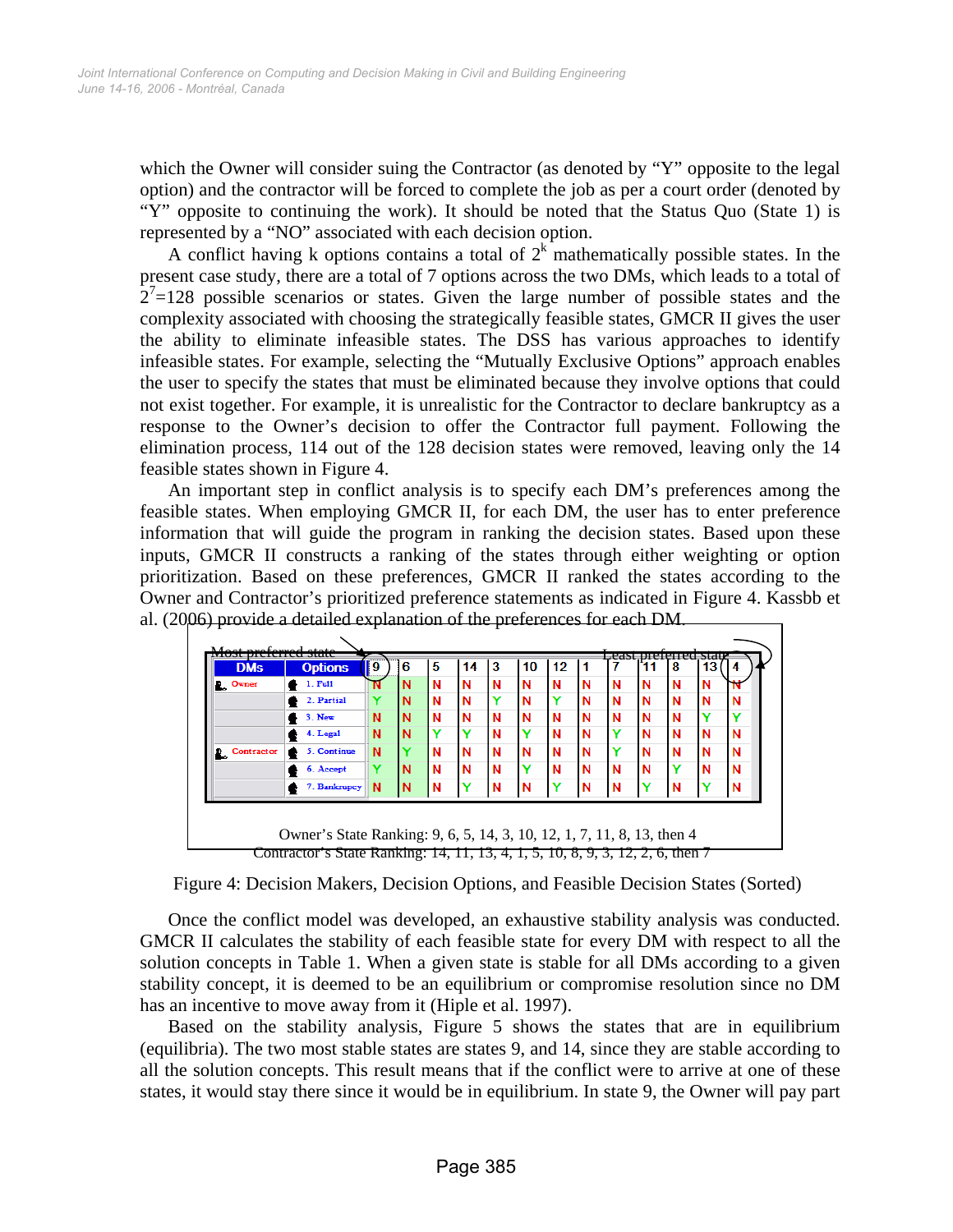of the requested expenses, and the Contractor agrees to complete the job. In state 14, on the other hand, the Owner will refuse to pay the Contractor any compensation, and will take legal action, which will trigger a bankruptcy decision by the Contactor.

It is noted that state 14 represents the case where the conflict has been resolved unwisely, based upon the job circumstances. State 9, on the other hand, shows that the wisest decision that the two DMs could reach with the minimum possible loss for both parties.

In reality, what happened in this conflict matches the GMCR II results. After several meetings between the representatives of both parties, and intense negotiations, the Contractor agreed to continue and complete the project in exchange for a cost compensation for the missing item, which matches state number 9. This state represents the best equilibrium state, since no DM has an incentive to move away from it. As shown in Fig. 5, state 9 was reached by the Owner moving from state 1 (status quo) to the less preferred transition state in order to save already-wasted time, since all other moves would further delay the project. Next, a wise response from the Contractor in showing his good well and saving his business reputation led him to accept cost recovery only. Notice that this type of cooperation reflects the kind of cooperation that can take place in the generic game of Prisoner's Dilemma.  $\bigcap$ 

|                              |   |                            |                                              | Sort according to the preferences of the focal DM: Contractor |                                                            |        |   |    |    |                         |
|------------------------------|---|----------------------------|----------------------------------------------|---------------------------------------------------------------|------------------------------------------------------------|--------|---|----|----|-------------------------|
| DMs/<br><b>Status</b><br>Quo |   | <b>Transition</b><br>state | Cooperative<br><b>Equilibruim</b><br>(Final) | <b>DMs</b><br>D <sub>o</sub> Owner                            | <b>Options</b><br>1. Pay all additionals<br>2. Partial pay | N<br>N | 9 | 10 | 13 | 14<br>N<br>N            |
| Owner:                       |   |                            |                                              |                                                               | 3. Acquire New Cont.                                       | N      | N |    |    | N                       |
| . Full                       | N | N                          | N                                            |                                                               | 4. Court                                                   |        | N |    | N  |                         |
| 2. Partial                   | N |                            | v                                            | <b>P.</b> Contractor                                          | 5. Continue w/o pay                                        |        | N |    | N  | N                       |
| 3. New                       | N | N                          | N                                            |                                                               | 6. Accept part pay                                         | N      |   |    | N  | N                       |
|                              | N | N                          | N                                            |                                                               | <b>4 7. Bankrupcy</b>                                      | N      | N |    |    | $\checkmark$            |
| <b>Contractor:</b>           |   |                            |                                              |                                                               | R                                                          |        | ☑ |    |    | $\overline{\mathbf{z}}$ |
| 5. Continue                  | N | N                          | N                                            |                                                               | <b>GMR</b>                                                 |        | ☑ |    |    | ☑                       |
| 6. Accept                    | N | N                          |                                              |                                                               | <b>SMR</b>                                                 |        | ⊽ |    |    |                         |
| 7. Bankruptcy                | N | N                          | N                                            |                                                               | SEQ                                                        |        | ▽ |    |    | $\overline{\mathbf{N}}$ |
| $s -$                        |   | $\sim$                     | $\sim$                                       |                                                               |                                                            |        |   |    |    |                         |

Figure 5: The Final Equilibrium Results and Evolution process

It is noted that the resolution was only possible because the Owner was under a critical time constraint in this project. The Contractor was fully aware of this fact. As a result of this conflict, the Owner expressed sensitivity in future dealings with this Contractor, and a memo was issued by the Owner's head office to modify the bidding procedure to avoid automatic awarding construction work to the lowest bidder or to unreasonable bids.

# **CONCLUSIONS**

Construction conflicts are often unavoidable. However, minimizing their impact brings many advantages, such as, reducing contractual problems, training construction personnel on resolving problems, and establishing alternative dispute resolution mechanisms. In this paper, the graph model for conflict resolution and the associated decision support system GMCR II have been demonstrated to be flexible and efficient means for analytically investigating strategic disputes. GMCR II provides significant insights that can assist decision makers in taking steps towards more favorable outcomes, as demonstrated in the construction case study. The results confirmed that any tough position will lead eventually to